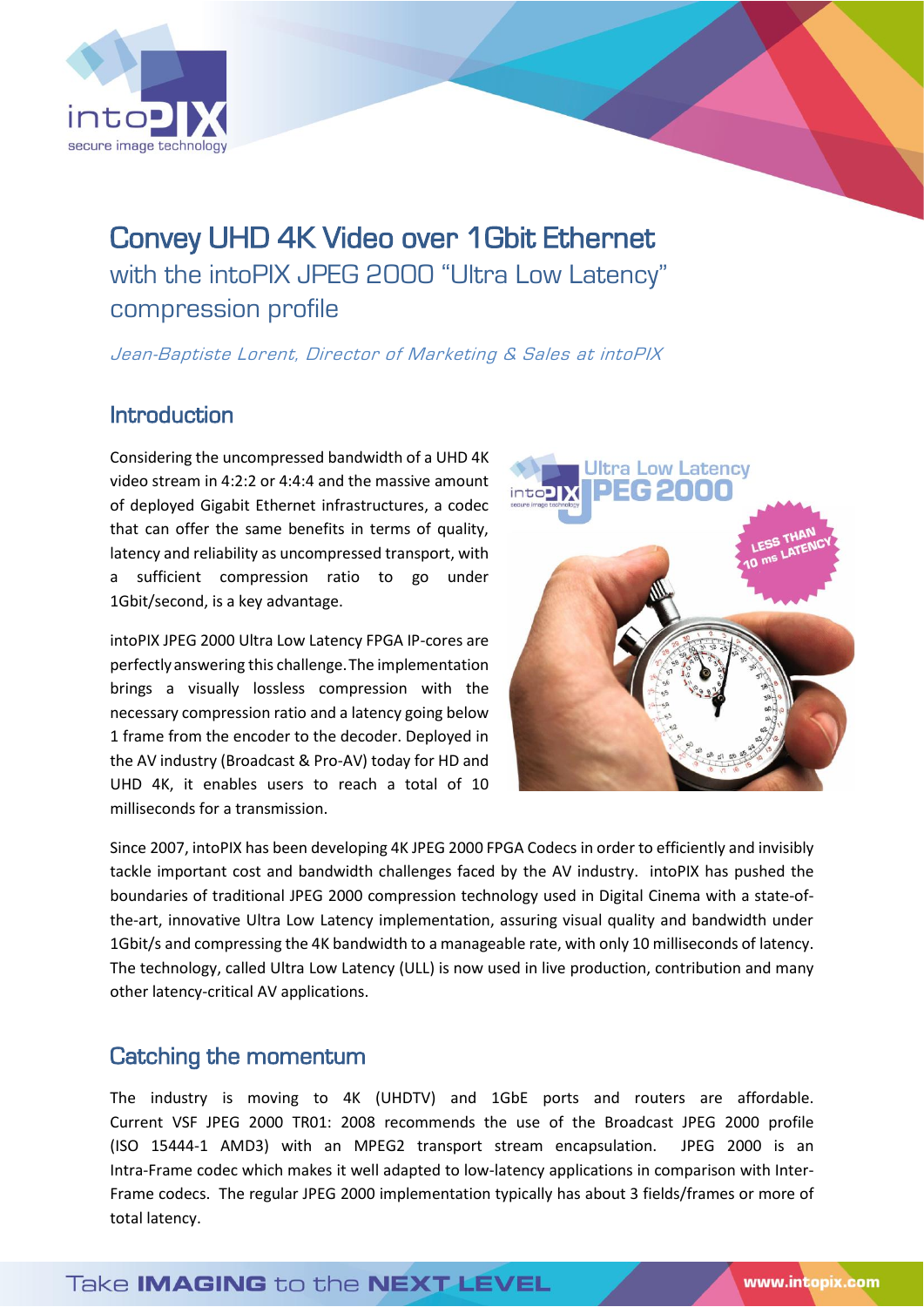### Below 10 millisecond with intoPIX's Ultra Low Latency mode

intoPIX Ultra Low latency JPEG 2000 compression goes below 1 frame for the total compression latency. Using the same parameters of the JPEG 2000 Broadcast profile, the Ultra Low Latency mode includes a unique intoPIX Quality Optimizer (IPX-QO) mechanism for the JPEG 2000 horizontal striping: it preserves the quality at the boundaries of each stripe and reduces this latency below one frame in total.

#### Visually lossless quality

The comfort zone for visually lossless quality with JPEG 2000 compression is usually in a range going from 4:1 to 16:1. For Cinema projection applications, where the viewing distance is much more controlled than in other AV applications, it can go up to 30:1 while still retaining visually lossless quality.

| JPEG 2000 Video         | Min bitrate (Mbit/s) | Max bitrate (Mbit/s) |
|-------------------------|----------------------|----------------------|
| 1080i60 422 (1,5Gbit/s) | 75                   | 200                  |
| 1080P60 422 (3Gbit/s)   | 100                  | 400                  |
| 2160P60 422 (12Gbit/s)* | 400                  | 1000                 |

*\*For reference and comparison, today 4K24p444-12bit Cinema movies are using 250Mbit/s JPEG 2000 encoding (JPEG 2000 DCI profile) and are moving to 500Mbit/s JPEG 2000 encoding for higher frame rates.*

In professional AV applications where compression is applied in lossless or visually-lossless modes, the horizontal striping provides a perfect quality. Moreover, intoPIX's Ultra Low Latency mode brings additional robustness at the stripe boundaries when a higher compression ratio is applied. The striping mechanism typically preserves the visually lossless quality within the VSF TR01 recommended compressed bitrates ranges.

#### Key benefits

- Enables users to carry 4K over 1GbEthernet IP network
- Goes below 10 milliseconds (encoder + decoder)
- Offers a visually lossless quality needed in production workflows & professional AV applications

### Standardization evolution: SMPTE 2022 1/2 and new VSF TR01

Broadcast contribution and remote production uses JPEG 2000 for HD transmission. Today 1GE is the obvious affordable port. 4K JPEG 2000 can be carried easily, wrapped in MPEG2-TS and SMPTE 2022 1/2 standards.

Since 2016, the VSF J2K Interop Group [\(www.videoservicesforum\)](http://www.videoservicesforum/) is working together with broadcasters, manufacturers and intoPIX on providing a new TR01 recommendation for carrying JPEG 2000 Ultra Low Latency over MPEG2-TS and SMPTE 2022 1/2. Several implementations have already been put in place by intoPIX's customers, particularly in Studio over IP and Pro-AV. The new VSF TR01